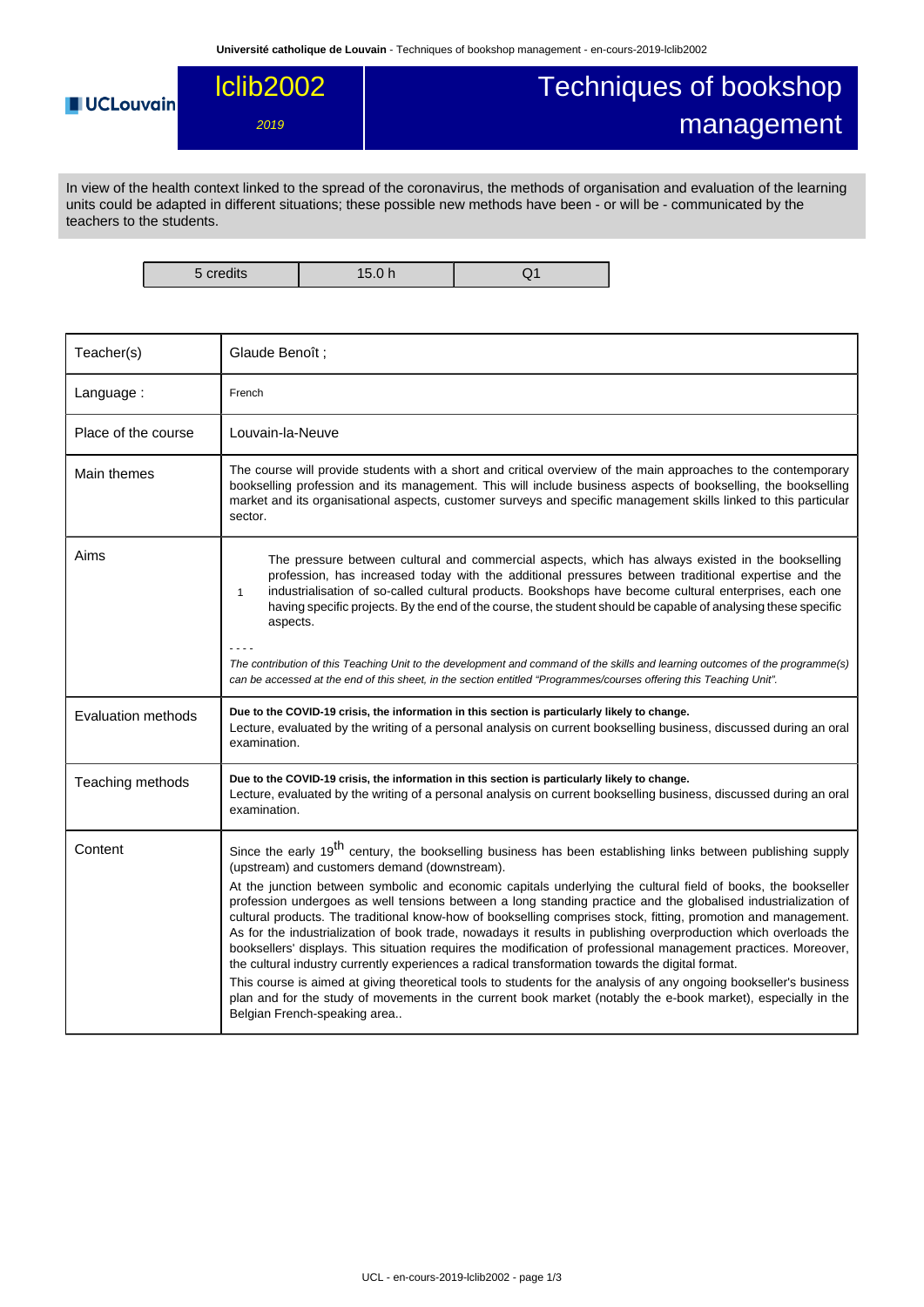**Université catholique de Louvain** - Techniques of bookshop management - en-cours-2019-lclib2002

| Bibliography         | Roger CHARTIER: "Qu'est-ce qu'un livre ?" Les Cahiers de la librairie, hors série : Qu'est-ce qu'un livre aujourd'hui ?<br>Pages, marges, écrans, 2010, pp. 9-22.    |  |  |  |  |
|----------------------|----------------------------------------------------------------------------------------------------------------------------------------------------------------------|--|--|--|--|
|                      | Fabien CHAUMARD: Le Commerce du livre en France. Paris, L'Harmattan (Fondements de la géographie culturelle),<br>2000, 223 p.                                        |  |  |  |  |
|                      | François COLBERT (ed.): Le Marketing des arts et de la culture. Montréal, Gaëtan Morin, 2000, 321 p.                                                                 |  |  |  |  |
|                      | Denis DIDEROT: Lettre sur le commerce de la librairie. Paris, Parangon (Mots & merveilles), 2001, 94 p.                                                              |  |  |  |  |
|                      | Olivier DONNAT: "Les pratiques culturelles à l'ère numérique". BBF: Bulletin des bibliothèques de France, n°55(5),<br>novembre 2010, pp. 6-12.                       |  |  |  |  |
|                      | Milad DOUEIHI: La Grande conversion numérique suivi deRêveries d'un promeneur numérique, trad. par Paul<br>Chemla, Paris, Seuil (Points Essais, n°667), 2011, 335 p. |  |  |  |  |
|                      | Pascal FOUCHÉ (ed.): L'Édition française depuis 1945. Paris, Cercle de la librairie, 1998, 933 p.                                                                    |  |  |  |  |
|                      | Tanguy HABRAND: Le Prix fixe du livre en Belgique. Histoire d'un combat. Bruxelles, Les Impressions Nouvelles<br>(Bâtons rompus), 2007, 149 p.                       |  |  |  |  |
|                      | Frédérique LEBLANC et Patricia SOREL (ed.): Histoire de la librairie française, Paris : Cercle de la librairie, 2008,<br>719 p.                                      |  |  |  |  |
|                      | Frédérique LEBLANC: Libraire : un métier. Paris, L'Harmattan (Logiques sociales), 1998, 313 p.                                                                       |  |  |  |  |
|                      | Jean-Yves MOLLIER (ed.): Le Commerce de la librairie en France au XIXe siècle (1789-1914). Paris, Maison des<br>sciences de l'homme (In octavo), 1997, 451 p.        |  |  |  |  |
|                      | Jean-Yves MOLLIER: La Lecture et ses publics à l'époque contemporaine. Essais d'histoire culturelle. Paris, PUF<br>(Le Noeud gordien), 2001, 126 p.                  |  |  |  |  |
|                      | Uean-Luc NANCY: Sur le commerce des pensées. Du livre et de la librairie. Paris, Galilée (Écritures/Figures), 2005,<br>67 p.                                         |  |  |  |  |
|                      | Michel OLLENDORF: Le Métier de libraire. I. La Gestion de stock. Paris, Cercle de la librairie, 2004, 143 p.                                                         |  |  |  |  |
|                      | Michel OLLENDORF: Le Métier de libraire. Il. La Production de l'assortiment. Paris, Cercle de la librairie, 2006, 235 p.                                             |  |  |  |  |
|                      | Bruno RACINE: Google et le nouveau monde. Paris, Perrin (Tempus, n°380), 2011, 151 p.                                                                                |  |  |  |  |
| Faculty or entity in | <b>ROM</b>                                                                                                                                                           |  |  |  |  |
|                      |                                                                                                                                                                      |  |  |  |  |
| charge               |                                                                                                                                                                      |  |  |  |  |